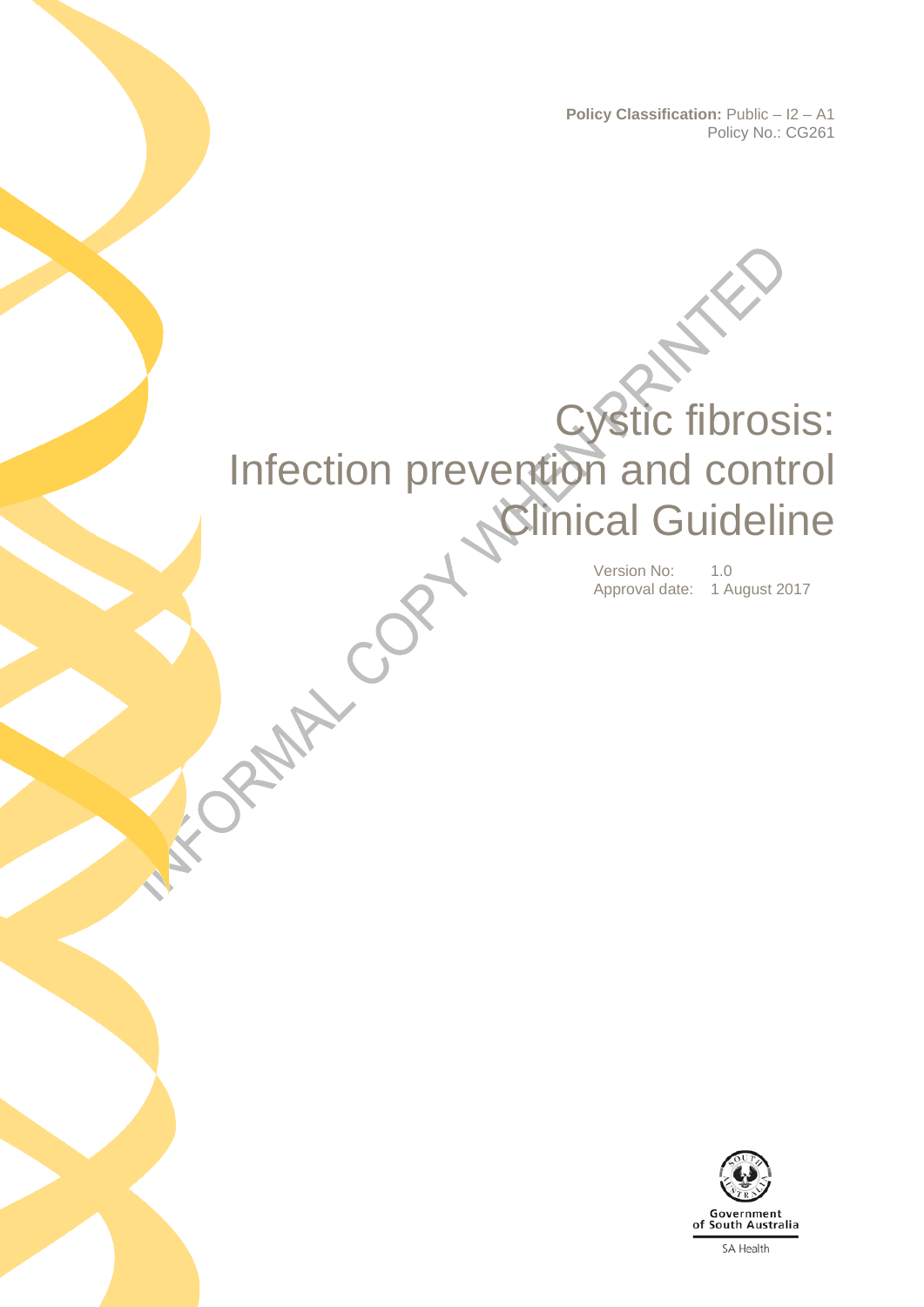## **Contents**

| 1.      |                                                                         |  |
|---------|-------------------------------------------------------------------------|--|
| 2.      |                                                                         |  |
| 3.      |                                                                         |  |
| 3.1.    |                                                                         |  |
| 3.2.    |                                                                         |  |
| 3.2.1.  |                                                                         |  |
| 3.2.2.  |                                                                         |  |
| 3.2.3.  |                                                                         |  |
| 3.2.4.  |                                                                         |  |
| 3.2.5.  |                                                                         |  |
| 3.2.6.  |                                                                         |  |
| 3.2.7.  |                                                                         |  |
| 3.2.8.  | Respiratory therapy equipment: nebulisers and diagnostic equipment  6   |  |
| 3.2.9.  |                                                                         |  |
| 3.2.10. |                                                                         |  |
| 3.2.11. |                                                                         |  |
| 3.3.    | Management of CF patients in out-patient clinics and pulmonary function |  |
|         |                                                                         |  |
| 3.3.2.  |                                                                         |  |
| 3.4.    |                                                                         |  |
| 3.5.    |                                                                         |  |
| 3.6.    |                                                                         |  |
| 3.7.    |                                                                         |  |
| 3.7.1.  |                                                                         |  |
| 3.7.2.  |                                                                         |  |
| 3.7.3.  |                                                                         |  |
| 3.7.4.  |                                                                         |  |
|         |                                                                         |  |
| 3.7.6.  |                                                                         |  |
| 4.      |                                                                         |  |
| 5.      |                                                                         |  |
| 6.      |                                                                         |  |
| 7.      |                                                                         |  |
| 8.      |                                                                         |  |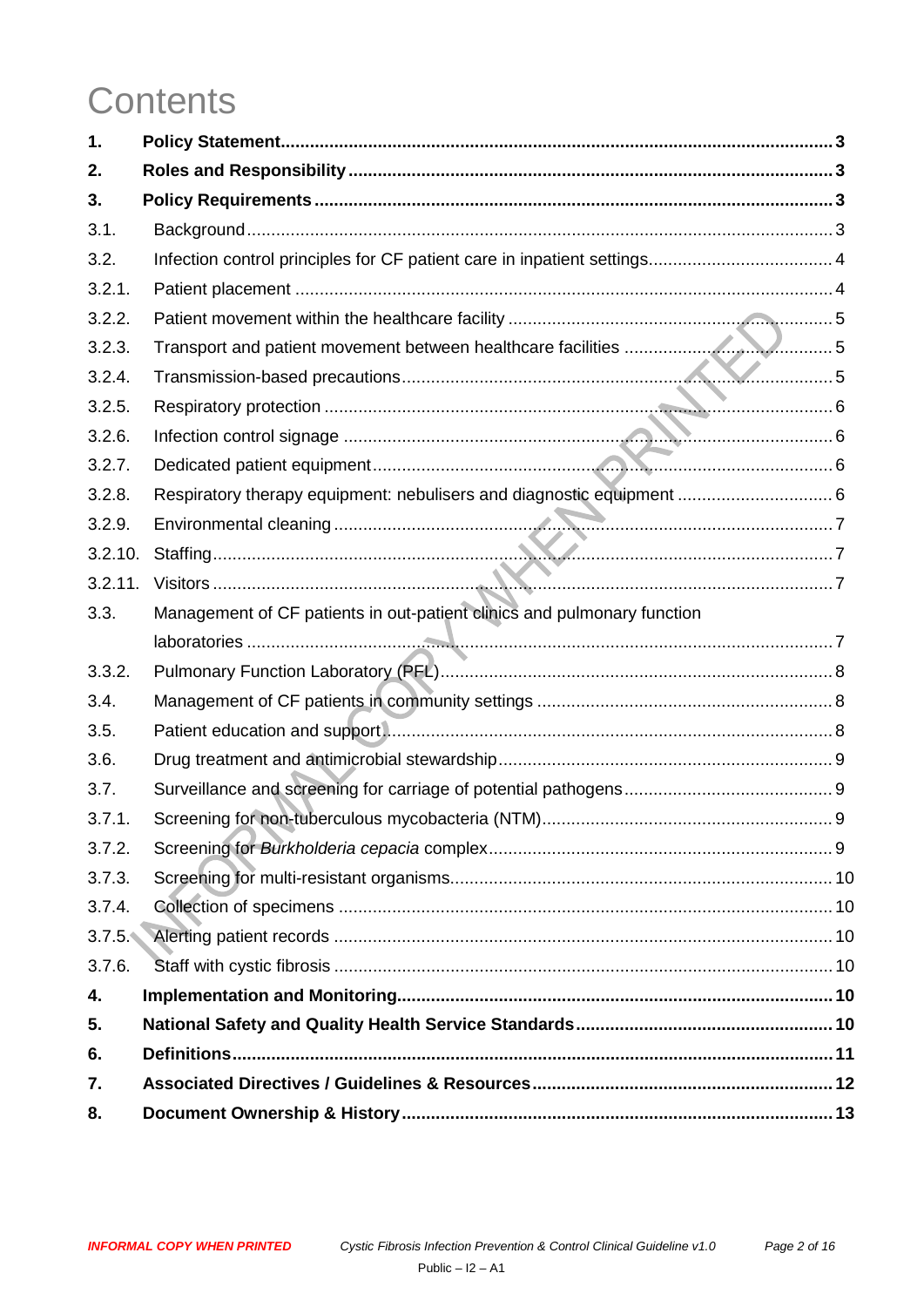## Cystic fibrosis: infection prevention and control Clinical Guideline

## <span id="page-2-0"></span>1. Policy Statement

This guideline describes recommended best practice infection prevention and control procedures for the management of patients (adult and paediatric) with cystic fibrosis (CF) in both inpatient and non-inpatient health care settings. Inpatient health care settings include any hospital settings where a patient is admitted for a least an overnight stay. Non-inpatient health care settings include outpatient clinics (including lung function and CF clinics), emergency departments, radiology, dental, perioperative settings, dialysis centres, ambulance and aeromedical transport services, community health care and residential care facilities (e.g. rehabilitation facilities, nursing homes, mental health facilities) and other settings in which people with CF may receive medical care.

The guideline presents a risk-based approach to the management of patients with CF to minimise the acquisition and transmission of multidrug-resistant organisms (MRO) and/or other microorganisms of clinical significance.

Individual facilities may require specific procedures and protocols relevant to their patient population and clinical setting.

## <span id="page-2-1"></span>2. Roles and Responsibility

This policy applies to all staff involved in the direct care of patients with CF.

Staff caring for patients with CF are responsible for ensuring that the patient, their relatives/visitors and all persons involved in their care are informed and understand the purpose of the infection control precautions implemented.

## <span id="page-2-2"></span>3. Policy Requirem

## <span id="page-2-3"></span>**3.1. Background**

It is known that chronic infection with certain microorganisms in people with CF is associated with increased respiratory symptoms and poorer outcomes. All people with CF can harbour microorganisms in their respiratory secretions that can potentially be transmitted to others with CF. These pathogens include (but are not limited to): *Burkholderia cepacia* complex, methicillin-resistant *Staphylococcus aureus*, *Pseudomonas aeruginosa*, human respiratory syncytial virus, human parainfluenza viruses, and influenza viruses.

There is no reliable way to completely eliminate the risk of cross-infection, however, the implementation of standard and transmission-based precautions is recommended to minimise this risk. Standard and contact precautions are recommended for the routine care of all CF patients.

The origin of most pathogens in CF remains unknown, but there are several potential sources; these include the natural environment (e.g. soil, water), the healthcare or hospital environment (e.g. sinks and surfaces), contaminated equipment (e.g. nebuliser, pulmonary function equipment) and other people with CF who harbour potentially transmissible pathogens. During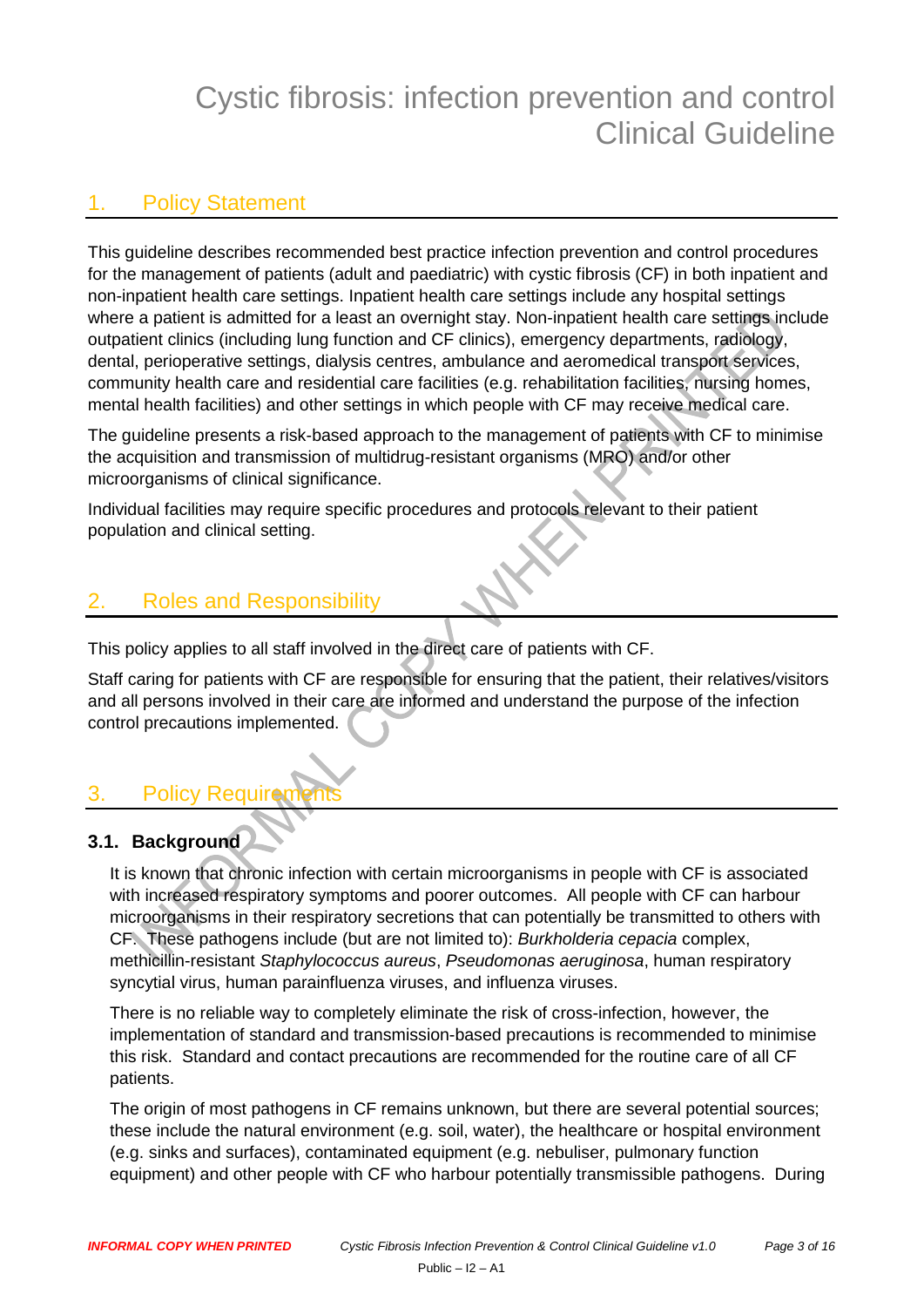the past decade, new evidence has led to a renewed emphasis on source containment of potential pathogens and the role played by the contaminated healthcare environment in the transmission of infectious agents. People without CF, including household and family members, are not generally responsible for transmission of respiratory bacterial pathogens to people with CF; however, they can transmit viruses to someone who has CF, which can be equally important.

As those with CF survive longer and have increasing exposure to antibiotics, other problematic colonising microorganisms are being found in sputum of CF patients. These have been termed "late emerging pathogens" and include *Stenotrophomonas maltophilia, Achromobacter xylosoxidans, Ralstonia picketti, Pandoraea apista, Inquilinus limosus, Aspergillus* species, and non-tuberculous mycobacteria (NTM). These microorganisms are environmental bacteria commonly found in water, soil, and on plants, including fruit and vegetables. Whether all of these organisms have a primary pathogenic role in CF lung disease and are capable of transmission between people with CF remains unclear.

## <span id="page-3-0"></span>**3.2. Infection control principles for CF patient care in inpatient settings**

The general infection control principles for the care of CF patients includes adhering to hand hygiene, source containment of respiratory secretions, appropriate use of personal protective equipment, environmental cleaning, and disinfection of reusable medical equipment.

CF patients should be managed with standard and transmission-based precautions (contact precautions and, when indicated, droplet or airborne precautions) in both inpatient and noninpatient settings.

All healthcare personnel should wear gowns and gloves when caring for all people with CF patients **regardless** of respiratory tract culture results. The rationale for the universal use of gowns and gloves by healthcare personnel caring for people with CF is that direct and indirect contact with respiratory secretions that may contain transmissible pathogens is likely to occur, including through contact with contaminated environmental surfaces.

All healthcare facilities should develop a comprehensive risk-based, institution-specific, infection management plan to detect, prevent and control infection and/or colonisation risks for CF patients. Measures implemented to eliminate or minimise transmission should not interrupt the normal course of treatment required for the patient's recovery.

#### <span id="page-3-1"></span>**3.2.1. Patient placement**

Patient placement should be based on a risk management approach and will depend upon the setting of the health care facility. It is recommended that CF patients are not placed alongside those with impaired immunity because of the high likelihood of transmission of opportunistic pathogens to this vulnerable patient group.

To decrease the risk of transmission of MRO organisms from one CF patient to another patient (CF or non-CF patient) within the wards, it is important to include the following in planning patient placement:

- > A single room with ensuite facilities or dedicated bathroom is preferred. Cohorting of patients with CF should **not** occur.
- > CF patients with *Mycobacterium abscessus* colonisation should be placed in a single room, preferably with negative air pressure, to prevent "seeding" of the ward environment with the organisms.
- > CF patients with significant organisms such as *Burkholderia cepacea* should be placed in different wards and away from immunocompromised patients.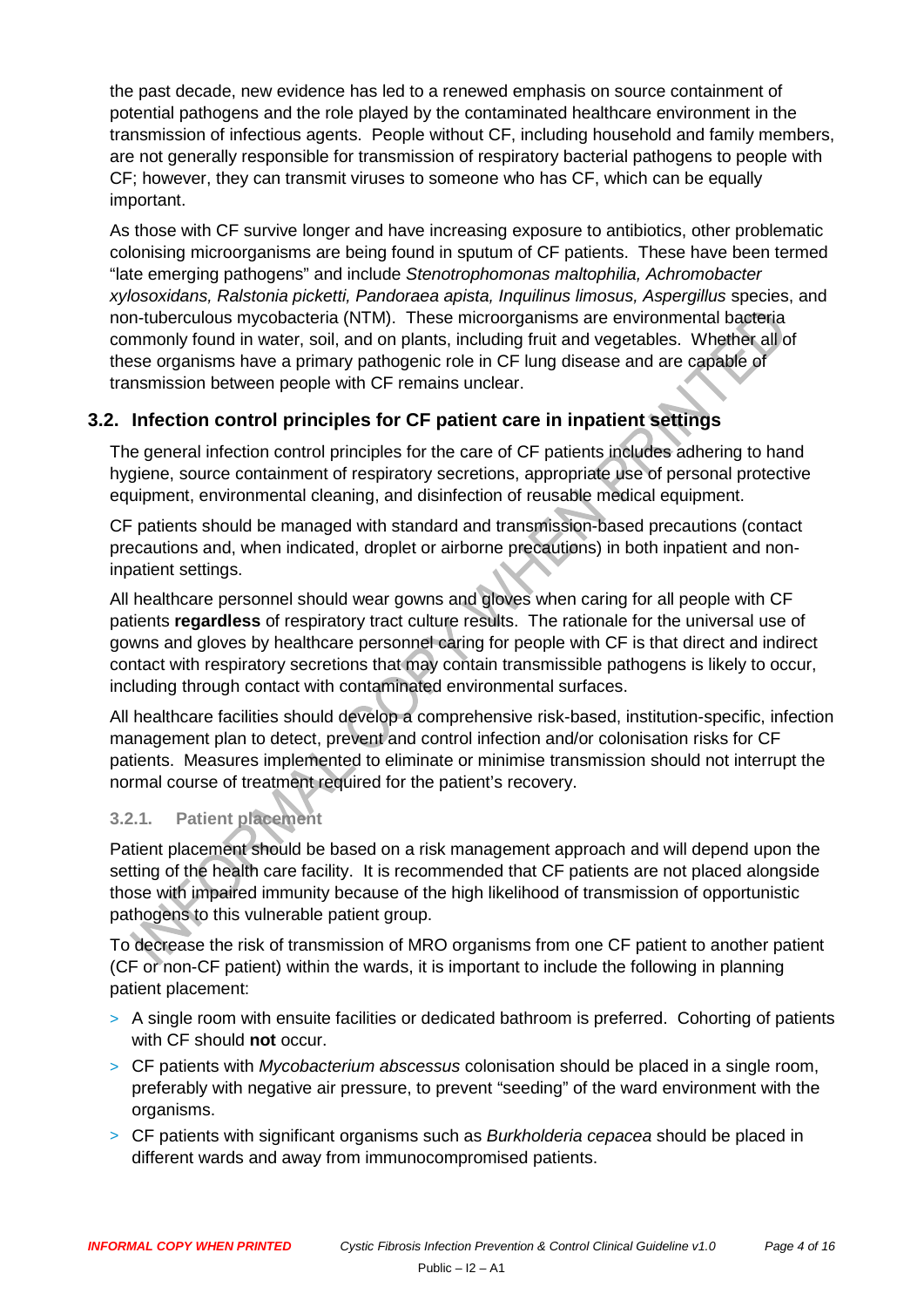> Ensure that appropriate additional precautions signage is clearly visible at the entrance to the room.

#### <span id="page-4-0"></span>**3.2.2. Patient movement within the healthcare facility**

The MRO status of a CF patient must not compromise patient management. Avoid unnecessary patient movement between wards, ensuring that the normal course of treatment is not interrupted.

Patients may go outside of their isolation room provided the following precautions are followed:

- > the patient wears a single-use face mask
- > hand hygiene is performed before leaving their room
- > all lesions/wounds are covered and exudate contained
- > the patient is requested not to visit other patients during their hospital admission.

Staff accompanying patients during transport or movement through the facility do not need to wear gowns and gloves if direct patient care is not anticipated, however staff must perform hand hygiene after completing the transport task.

#### <span id="page-4-1"></span>**3.2.3. Transport and patient movement between healthcare facilities**

Patients with CF should not be refused admission or transfer to any health care facility on the basis of having CF or due to their MRO status. Patient management should not be compromised and transfer may be necessary from acute care hospitals to other facilities for convalescence, rehabilitation or long term care.

If transfer is required to another clinical area or health care facility, the receiving staff, and (if applicable) the ambulance service, must be informed of the precautions required for ongoing patient management.

The following are recommended:

- > The medical/nursing documents accompanying the patient must clearly state details relating to the patient's MRO status and if they have any risk factors for transmission.
- > If the transfer is being conducted by the SA Ambulance Service they should be informed of the patient's MRO status when the booking for transport is made, and that contact precautions are required.
- > Transport via taxi requires standard precautions only.

#### <span id="page-4-2"></span>**3.2.4. Transmission-based precautions**

Contact precautions are recommended as the baseline precautions to be implemented for all CF patients.

Whereas some microorganisms are spread predominantly by direct or indirect contact (e.g. *B. cepacia*, MRSA and *P. aeruginosa*) or by the droplet route (pertussis, influenza viruses), it is likely that most respiratory pathogens can be transmitted by a combination of pathways (i.e. both by contact and droplet).

For information on application of infection control precautions to specific diseases see the *SA Health Infection Control Management of Infectious Diseases Summary Table*.

See [Appendix 2 for a summary of the personal protective equipment requirements.](#page-14-0)

Clearly document the precautions required in the patient's medical record. Additional precautions should only be ceased by the clinical care team.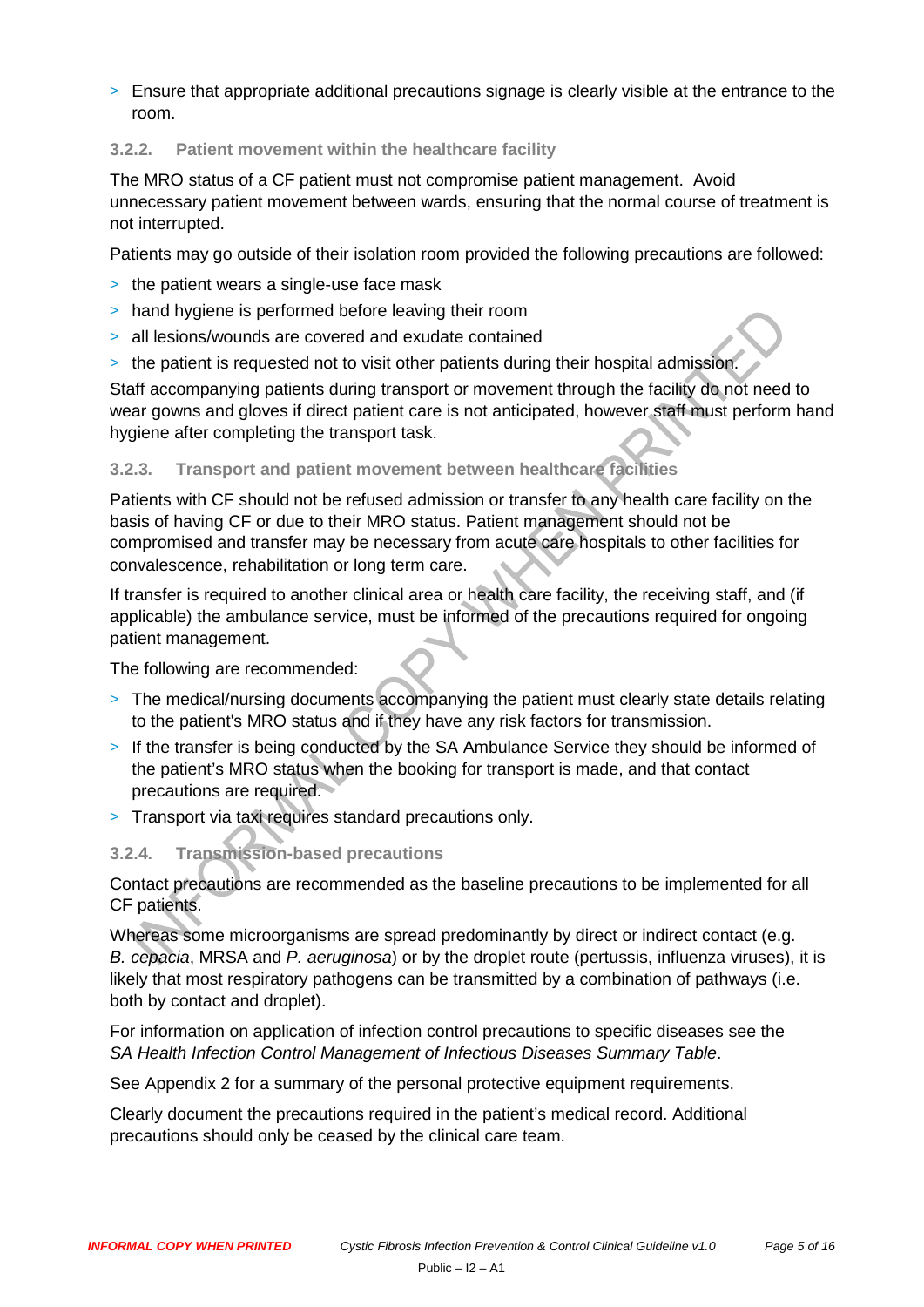The importance of respiratory hygiene and cough etiquette should be explained to patients who are placed on droplet precautions.

#### <span id="page-5-0"></span>**3.2.5. Respiratory protection**

All staff who are required to be present during aerosol-generating procedures\* (AGP) must wear a properly fit-tested P2/N95 respirator in accordance with the *SA Health Respiratory Protection against Airborne Infectious Diseases Clinical Guideline, Dec 2013.*

Healthcare personnel who cannot wear or be adequately fitted with a disposable P2/N95 respirator may be required to use a powered air purifying respirator (PAPR) with a disposable hood. Training in the use of PAPR, including the safe removal of the equipment, must be undertaken prior to use.

*\*Note:* AGPs include but are not limited to open airway suctioning, intubation, bronchoscopy and use of a nebuliser.

#### <span id="page-5-1"></span>**3.2.6. Infection control signage**

Place signage indicating the need for additional transmission-based precautions and the use of appropriate PPE outside of the patient room. Appropriate signage can be accessed from: [http://www.safetyandquality.gov.au/our-work/healthcare-associated-infection/national-infection](http://www.safetyandquality.gov.au/our-work/healthcare-associated-infection/national-infection-control-guidelines/)[control-guidelines/.](http://www.safetyandquality.gov.au/our-work/healthcare-associated-infection/national-infection-control-guidelines/)

#### <span id="page-5-2"></span>**3.2.7. Dedicated patient equipment**

Only take minimum amounts of equipment and supplies into the patient's room. Dedicate the use of non-critical items (e.g. stethoscope, sphygmomanometer etc.) to a single patient with CF where possible. If this is not possible, clean and disinfect shared patient equipment prior to use on another patient.

Patients should not use communal phones; however, if this is unavoidable ensure the phone is decontaminated using a large alcohol wipe prior to use and before returning to general use.

#### <span id="page-5-3"></span>**3.2.8. Respiratory therapy equipment: nebulisers and diagnostic equipment**

Devices used for respiratory therapy (e.g., nebulisers) or for diagnostic evaluation (e.g., bronchoscopes and spirometers) are potential reservoirs for infectious organisms. Therefore, processes for proper cleaning and sterilization or disinfection of reusable equipment are essential components of a program to prevent infections of people with CF, both in the hospital and non-hospital setting.

Although a patient's own respiratory flora usually contaminate nebulisers, it is prudent not to introduce those microorganisms into the lower respiratory tract during aerosol treatments. Single-dose medication vials are always preferred, due to the risk of contamination; if multi-dose medication vials must be used, then the manufacturer's directions for handling, dispensing, and storing must be followed precisely to prevent contamination and the transmission of potential pathogens).

Proper training of personnel responsible for reprocessing equipment is important, including demonstration of competency initially and then at least annually, as is consistent adherence to reprocessing guidelines.

<span id="page-5-4"></span>For details refer to: [Appendix 3: Nebuliser cleaning and](#page-15-0) disinfecting recommendations.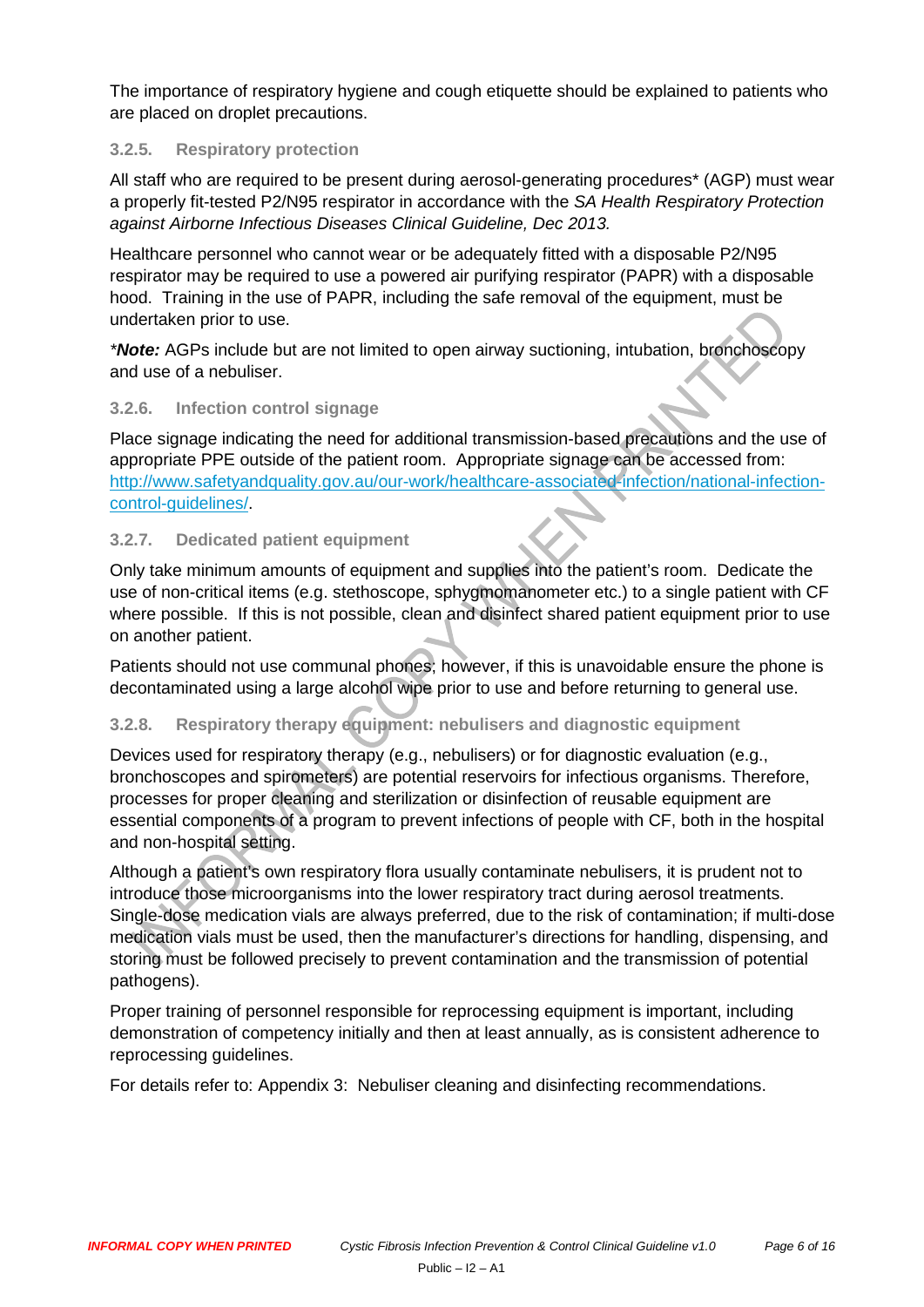#### **3.2.9. Environmental cleaning**

Thorough cleaning of the environment is an important strategy to minimise the risk of MRO transmission amongst CF patients. Routine cleaning should be intensified by the use of a detergent/disinfection solution as per the *SA Health Cleaning Standard for Healthcare Facilities Policy Directive, Oct2014*.

Key points are:

- > Use a Therapeutic Goods Authority (TGA) approved hospital grade disinfectant (preferably with label claims against MROs) or a chlorine-based product at 1000 ppm available chlorine.
- > Pay particular attention to all frequently touched surfaces, such as bedrails, door handles, commodes, toilet, hand basins and taps.
- > Clean all patient equipment with detergent and water and disinfect prior to use on or by another patient. A large detergent/disinfectant or alcohol wipe may be used to decontaminate small items of patient care equipment which are not visibly soiled. A new wipe should be used for each item of equipment.
- > On discharge, change non-disposable patient bedside curtains. Change disposable antimicrobial curtains if visibly soiled, damaged or the use-by date has expired. The room may be safely re-used once all steps are completed and all surfaces are dry.
- > Ensure that all cleaning equipment and solutions are changed before moving to the next patient area/room.

#### <span id="page-6-0"></span>**3.2.10. Staffing**

To decrease the risk of transmission of infectious organisms to other patients within the wards, staff should be educated and demonstrate competency in the application of both standard and transmission-based precautions.

All healthcare personnel should be vaccinated against vaccine-preventable diseases, including annual vaccination against influenza. (Refer to the *SA Health Immunisation Guidelines for Health Care Workers in South Australia 2014*).

#### <span id="page-6-1"></span>**3.2.11. Visitors**

Under normal circumstances, there is no requirement for visitors to wear personal protective equipment (PPE). However, there may be certain situations where PPE may be required (e.g., when a visitor is providing direct care and intends to visit another patient in the same facility).

- > All visitors should be instructed to perform hand hygiene prior to leaving the patient's room.
- > Patient's clothing may be taken home in a plastic bag for washing using a normal wash cycle.

#### <span id="page-6-2"></span>**3.3. Management of CF patients in out-patient clinics and pulmonary function laboratories**

#### **3.3.1. CF Outpatient Clinics**

Colonisation or infection with MROs or transmissible pathogens in CF patients should not prevent their treatment in outpatient clinics or other ambulatory care settings.

Recommended infection control precautions for CF outpatient clinics include the following:

- > Schedule CF patients in ways that minimises time in common waiting areas.
- > Place people with CF, regardless of their respiratory culture results, in a consultation room immediately on arrival at the clinic.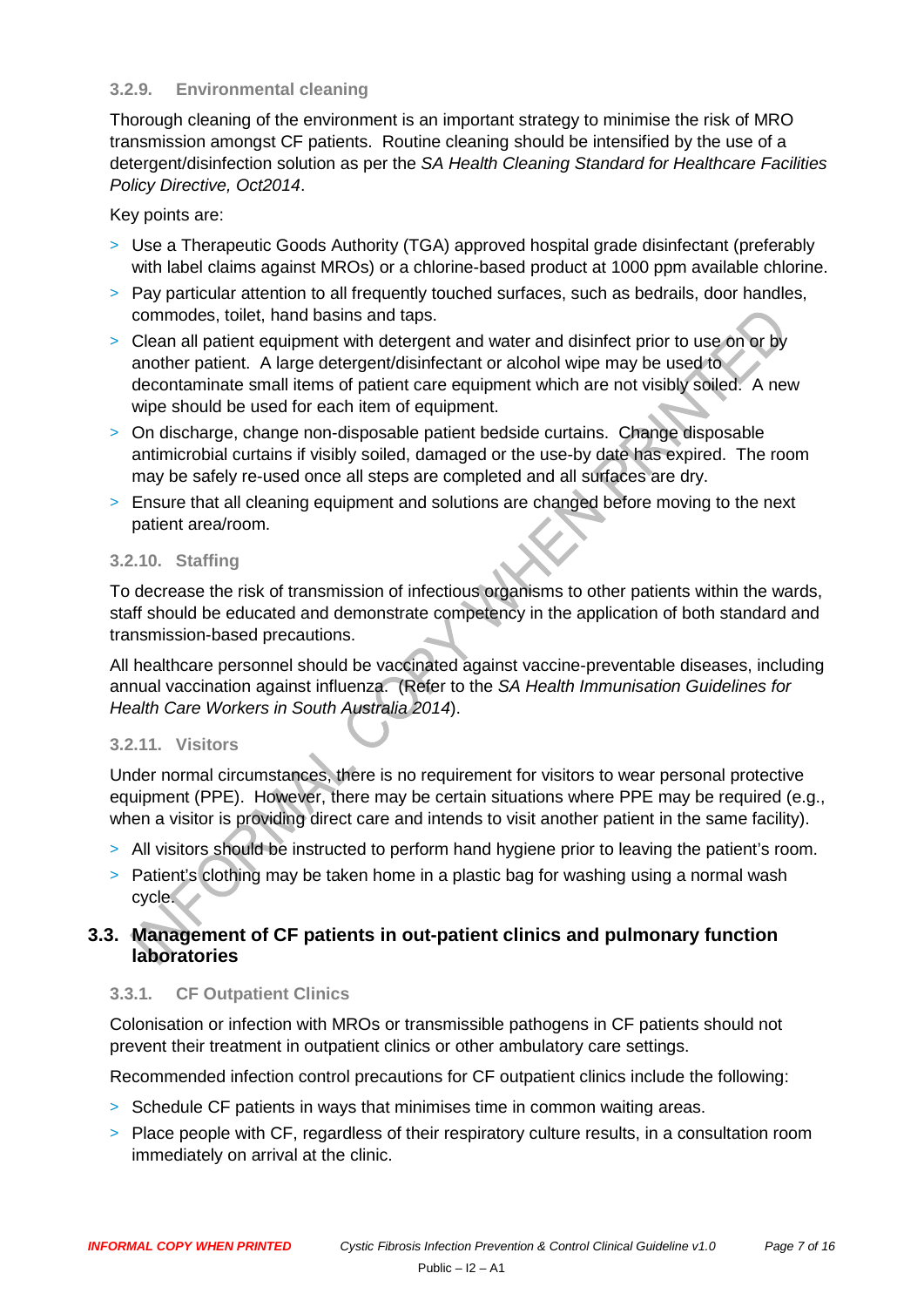- > Consider use of a pager system or personal mobile phone to alert people with CF that a consultation room is available.
- > Keep the person with CF in one consultation room while the CF care team rotate through the consultation rooms.
- > Infants under 2 years of age should be separated from other people with CF in CF clinics until adequate infection control education has been provided to care givers.
- > Separate newly diagnosed people with CF from other people in CF clinics until adequate infection control education has been provided and understood by newly diagnosed individuals.
- > Clean and disinfect consultation rooms between patients using a TGA registered hospital grade detergent/disinfectant in accordance with local policy and procedures. Allow 15 – 20 minutes between patients for airborne contaminants to settle before cleaning frequently touched surfaces.

#### <span id="page-7-0"></span>**3.3.2. Pulmonary Function Laboratory (PFL)**

In these settings, strict adherence to standard precautions (i.e. hand hygiene, cleaning shared patient equipment and environmental cleaning) for ALL patients will assist in minimising crosstransmission risks.

- > Provide hand hygiene products in Pulmonary Function Laboratories (PFLs).
- > All staff must don gown and gloves prior to performing pulmonary function testing. Use one of the following options (where current facilities permit):
	- 1. Perform in examination room at start of clinic visit
	- 2. Perform in PFL, allowing 30 minutes to elapse before next CF patient enters lab
	- 3. Perform in a negative pressure room
	- 4. Perform in a room with HEPA filtered air supply.

*Note:* All new facilities should be designed to comply with this requirement.

- > Use a disposable mouthpiece for each patient.
- > Patients should not touch PFL machines or computers.
- > Clean the surface of PFL machines and other frequently-touched surfaces (e.g., computer keyboard, door handles) after each patient using detergent/disinfectant wipes.

## <span id="page-7-1"></span>**3.4. Management of CF patients in community settings**

Contact precautions (gloves and gowns) should be used for all close contact with all patients with CF in out of hospital settings e.g. homes, schools, to minimise contact of clothes with respiratory secretions. Hand hygiene must be performed before and after patient contact and procedures.

Ensure that any shared patient equipment is cleaned and disinfected prior to use on another patient.

#### <span id="page-7-2"></span>**3.5. Patient education and support**

It is important to effectively partner with the CF community to share information on best practices, including written policies, quality improvement initiatives, educational materials, and strategies for avoiding face-to-face interactions among individuals with CF, as well as information from studies related to infection prevention and control practices.

Inform the patient and their family/carer (as appropriate) of their MRO status as soon as possible and provide information that clearly explains the importance of infection control and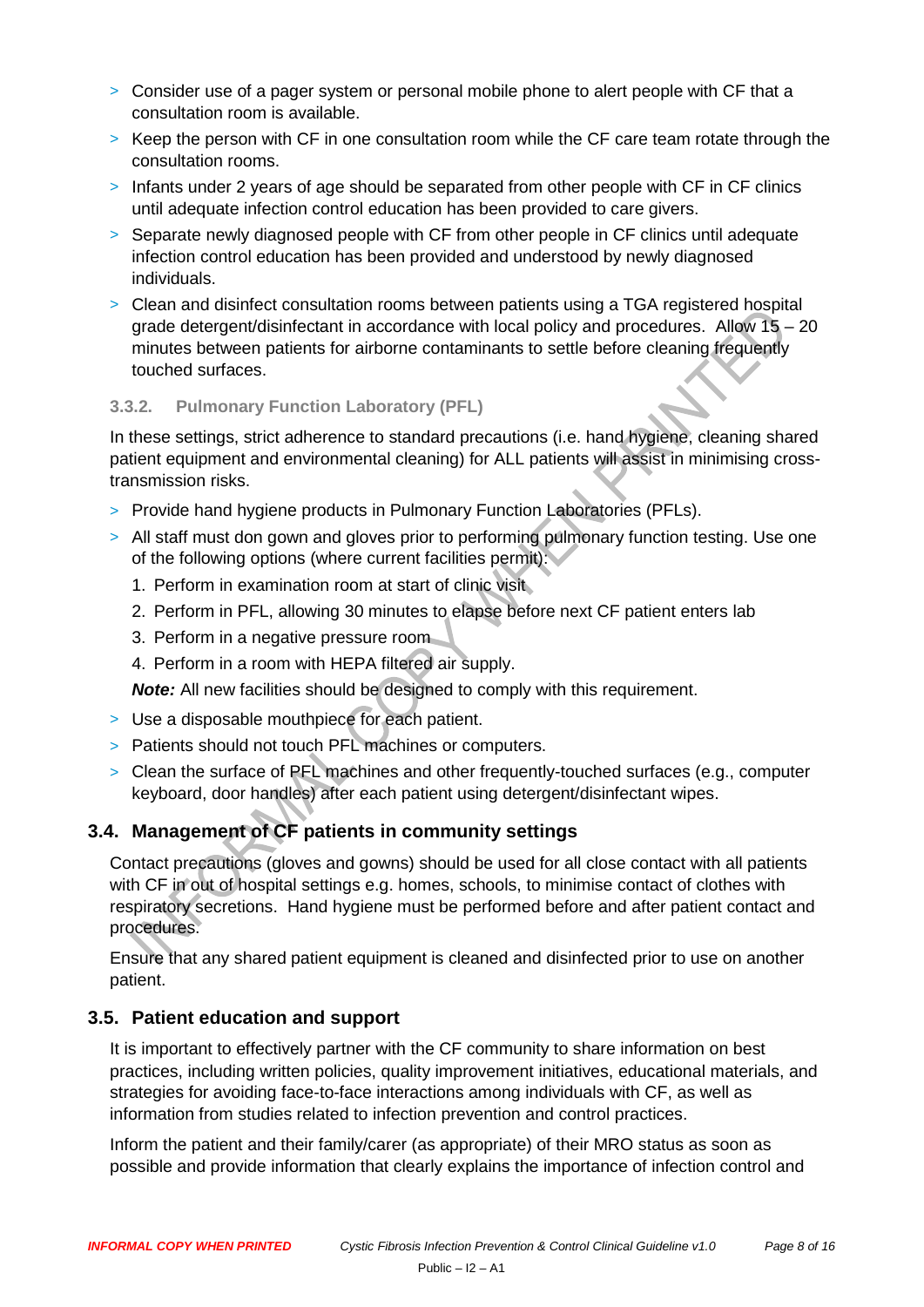MROs, how to prevent transmission whilst in hospital and how it is managed once discharged.

It is recommended that patients are informed of the importance of hand and respiratory hygiene, and immunisation against vaccine-preventable diseases.

#### <span id="page-8-0"></span>**3.6. Drug treatment and antimicrobial stewardship**

It is recommended that policies and procedures are in place to promote judicious antibiotic use, particularly of broad spectrum antibiotics, in order to limit the increased development of antibiotic resistant microorganisms. Refer to the SA Health *Antimicrobial Prescribing Clinical Guideline*.

#### <span id="page-8-1"></span>**3.7. Surveillance and screening for carriage of potential pathogens**

Routine real-time surveillance for epidemiologically significant microorganisms is recommended in the acute care setting to understand endemic rates of carriage and to identify outbreaks as soon as possible.

#### <span id="page-8-2"></span>**3.7.1. Screening for non-tuberculous mycobacteria (NTM)**

Traditionally NTM have been regarded as environmental opportunistic pathogens and personto-person transmission was thought to be unlikely. Most infections were thought to arise in susceptible individuals, including those with cystic fibrosis, from environmental sources such as water, soil and biofilms. However, in recent years the data appear to be conflicting, with some studies suggesting that person-to-person transmission is unlikely or rare, and others describing *M. abscessus* cross-infection associated with health facilities and hospitals.

The US Cystic Fibrosis Foundation and European Cystic Fibrosis society released guidelines regarding management of NTM in late 2015. These included the issue of cross-infection. Their recommendation is that, in the absence of definitive evidence, it should be assumed that crossinfection is an important mechanism for acquisition of *M. abscessus*.

The following actions are recommended:

- > Perform sputum cultures for NTM annually in spontaneously expectorating individuals with a stable clinical course.
- > Oropharyngeal swabs are not suitable for NTM screening.
- > In the absence of clinical features of NTM pulmonary disease, individuals who are not capable of spontaneously producing sputum do not require screening cultures for NTM.
- > All NTM isolates from individuals with CF should undergo molecular identification.

## <span id="page-8-3"></span>**3.7.2. Screening for** *Burkholderia cepacia* **complex**

There is insufficient evidence at the time of writing to recommend criteria by which to consider a person with CF who previously had *Burkholderia* species isolated from respiratory tract cultures to be "*Burkholderia* free".

It is recommended that that CF centres obtain and review quarterly surveillance reports (e.g. data from the local clinical microbiology laboratory) on the incidence and prevalence of respiratory tract pathogens at their centres. This review should be conducted in collaboration with institutional infection prevention teams and a clinical microbiologist from the laboratory.

<span id="page-8-4"></span>The CF Foundation Guideline recommends that molecular typing of *B. cepacia* complex isolates and other significant microorganisms (e.g., *P. aeruginosa* and NTM) is performed when epidemiologically indicated (e.g., in suspected patient-to-patient transmission).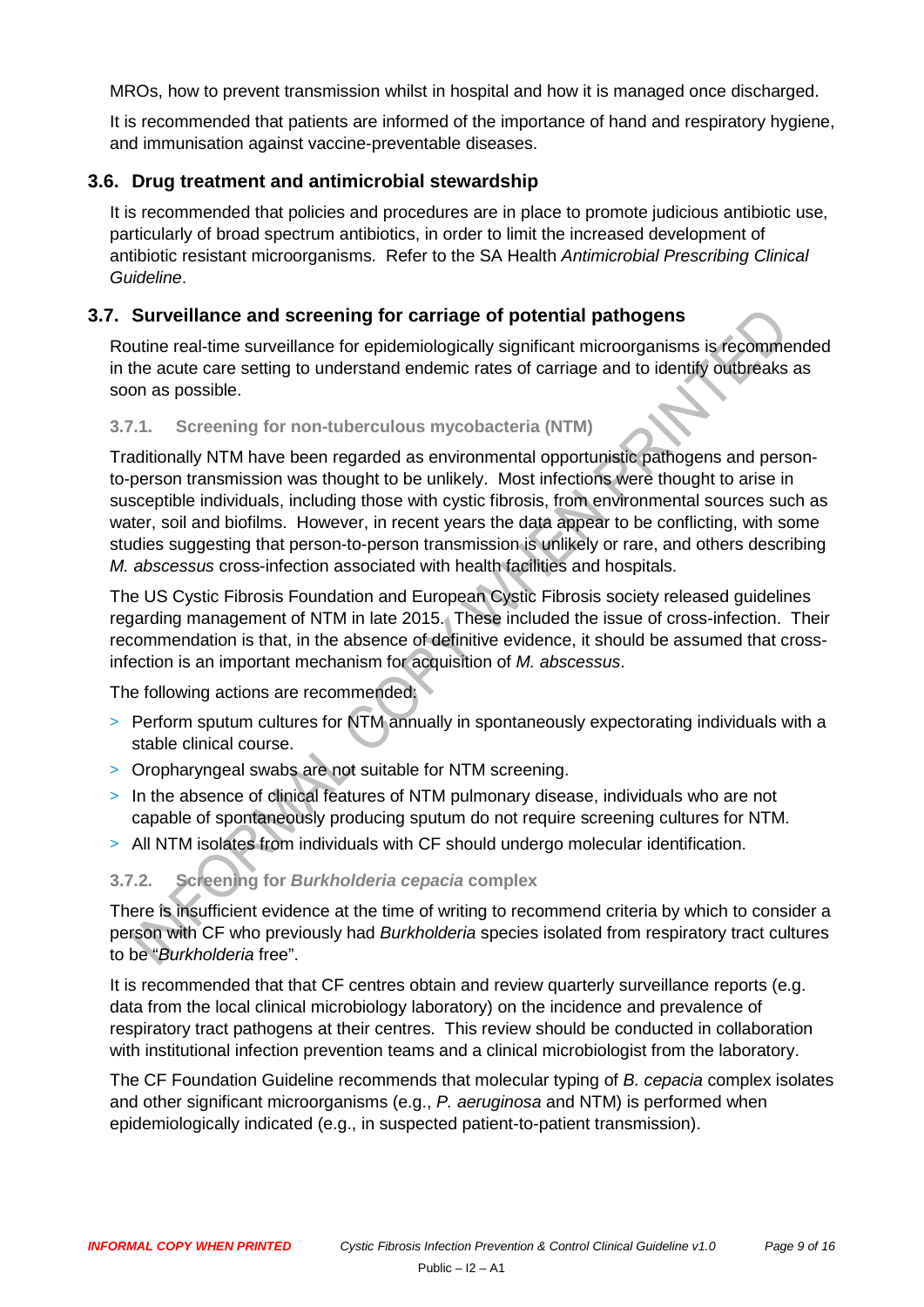#### **3.7.3. Screening for multi-resistant organisms**

CF patients are noted to have ongoing or re-emergence of MROs due to frequent antibiotic therapy.

In the acute health care setting, screening for clearance of MROs for the discontinuation of contact precautions is not recommended. All healthcare personnel must implement contact precautions at all times (i.e., wear a gown and gloves) when caring for all people with CF regardless of respiratory tract culture results, in both inpatient and non-inpatient settings.

#### <span id="page-9-0"></span>**3.7.4. Collection of specimens**

Obtain specimens in accordance with local procedures with the additional steps of using a consultation room at the start of a clinic visit or in the patient's room away from other CF patients.

#### <span id="page-9-1"></span>**3.7.5. Alerting patient records**

Infection control alerts should be placed in the patient's medical records in accordance with the practices of the health care facility. This can include alerts for MROs and other significant organisms (such as *Burkholderia* spp. and *M. abscessus*). Infection control alerts can be set electronically through either the facility's patient administration system, Oacis-ICIMS or EPAS.

#### <span id="page-9-2"></span>**3.7.6. Staff with cystic fibrosis**

Staff who have CF and are colonised or infected with MROs should be managed in accordance with the Cystic Fibrosis Australia guidelines.

## <span id="page-9-3"></span>4. Implementation and Monitoring

It is the responsibility of LHNs to implement the measures contained in this guideline and to monitor the clinical outcomes.

This may be achieved by:

- $>$  regular audit of infection control practice in CF clinics and pulmonary function laboratory
- regular review of the incidence of colonisation with key multi-resistant organisms and other organisms of clinical significance in this patient group to determine whether there is any indication of cross-transmission occurring within the healthcare environment.

## <span id="page-9-4"></span>5. National Safety and Quality Health Service Standards

| $\mathbf{a}$                                                 |                                 |                                                                          |                        | $\bigodot$                                           |                        |                                       |                                                             | A.                                                          |                                             |
|--------------------------------------------------------------|---------------------------------|--------------------------------------------------------------------------|------------------------|------------------------------------------------------|------------------------|---------------------------------------|-------------------------------------------------------------|-------------------------------------------------------------|---------------------------------------------|
| National<br>Standard 1                                       | National<br>Standard 2          | National<br>Standard 3                                                   | National<br>Standard 4 | National<br>Standard 5                               | National<br>Standard 6 | National<br>Standard 7                | National<br>Standard 8                                      | National<br>Standard 9                                      | National<br>Standard 10                     |
| Governance<br>for Safety<br>and Quality<br>in Health<br>Care | Partnering<br>with<br>Consumers | Preventing<br>୪<br>Controlling<br>Healthcare<br>associated<br>infections | Medication<br>Safety   | Patient<br>Identification<br>& Procedure<br>Matching | Clinical<br>Handover   | Blood and<br><b>Blood</b><br>Products | Preventing<br>ăx<br>Managing<br>Pressure<br><b>Injuries</b> | Recognising &<br>Responding to<br>Clinical<br>Deterioration | Preventing<br>Falls &<br>Harm from<br>Falls |
| Χ                                                            | $\times$                        | $\boxtimes$                                                              |                        |                                                      |                        |                                       |                                                             |                                                             |                                             |

The following National Safety and Quality Health Service Standards (NSQHSS) standards apply: Standard 1 - Governance for Safety and Quality in Health Service Organisations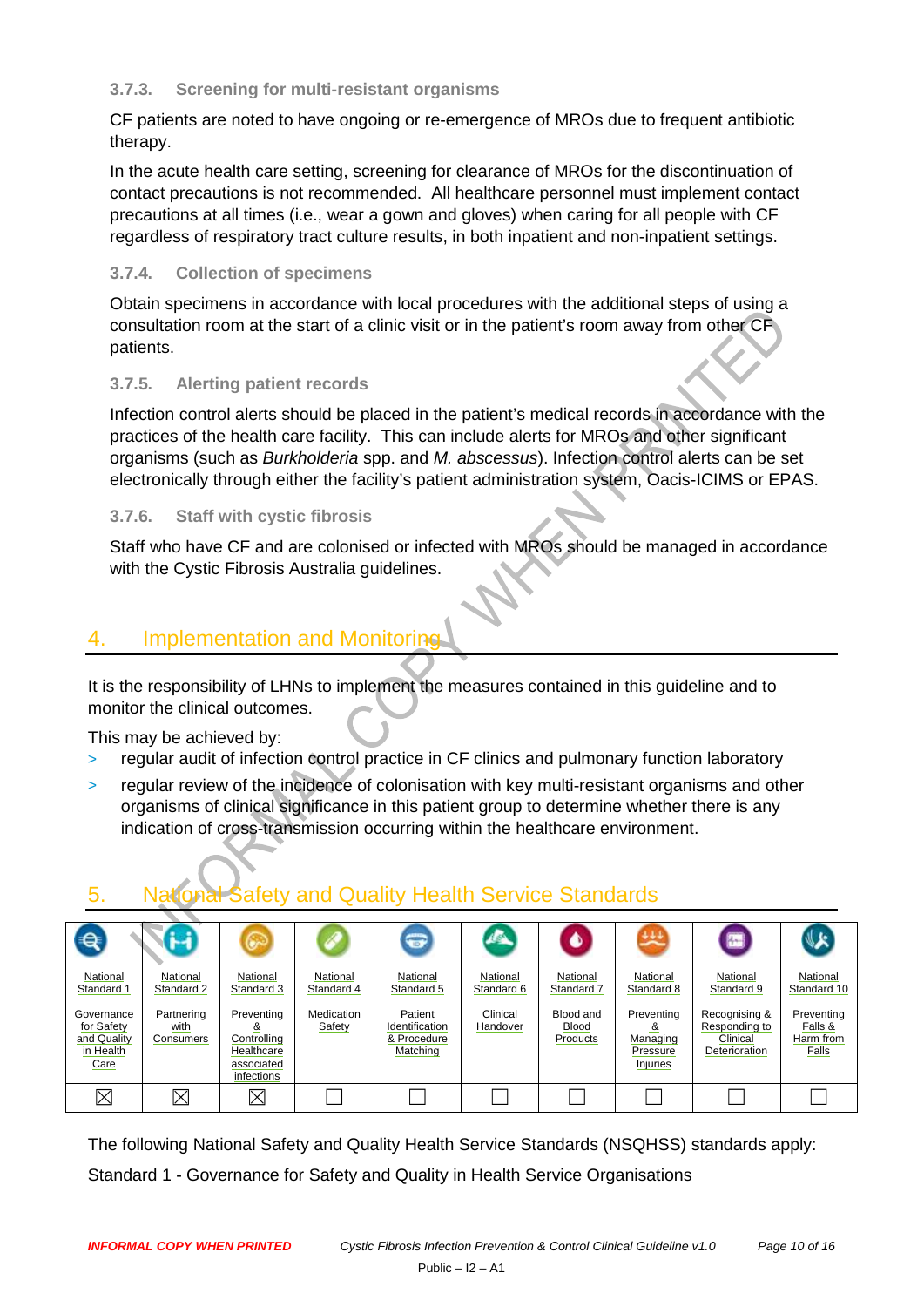Standard 2 - Partnering with Consumers.

> Criterion 2.2.2. – Consumers and/or carers are actively involved in decision making about safety and quality.

Standard 3 - Preventing and Controlling Healthcare Associated Infections, in particular Managing patients with infection or colonisations:

- > Criterion 3.11 Implementing systems for using standard precautions and transmission-based precautions.
- > Criterion 3.12 Assessing the need for patient placement based on the risk of infection transmission.
- > Criterion 3.13 Developing and implementing protocols relating to the admission, receipt and transfer of patients with an infection

## <span id="page-10-0"></span>6. Definitions

In the context of this document:

<span id="page-10-1"></span>

| <b>AGP</b>          | refers to: aerosol-generating procedures, such as intubation, bronchoscopy,<br>sputum induction including airway clearance techniques, nebulised drug<br>administration.             |
|---------------------|--------------------------------------------------------------------------------------------------------------------------------------------------------------------------------------|
| <b>Colonisation</b> | <i>means:</i> the presence, growth and multiplication of microorganisms without<br>observable signs or symptoms of infection.                                                        |
| <b>Infection</b>    | means: invasion of microorganisms into host tissues with replication of the<br>organism accompanied by signs or symptoms of illness.                                                 |
| <b>MRO</b>          | refers to: multidrug-resistant organism.                                                                                                                                             |
| <b>NTM</b>          | refers to: non-tuberculous mycobacteria.                                                                                                                                             |
| Pathogen            | <i>means:</i> a microorganism that is capable of establishing infection and<br>causing disease.                                                                                      |
| Respirator          | <i>means:</i> a tight-fitting, disposable high filtration mask (N95 or P2) that is<br>designed to protect the wearer from airborne contaminants, including<br>respiratory pathogens. |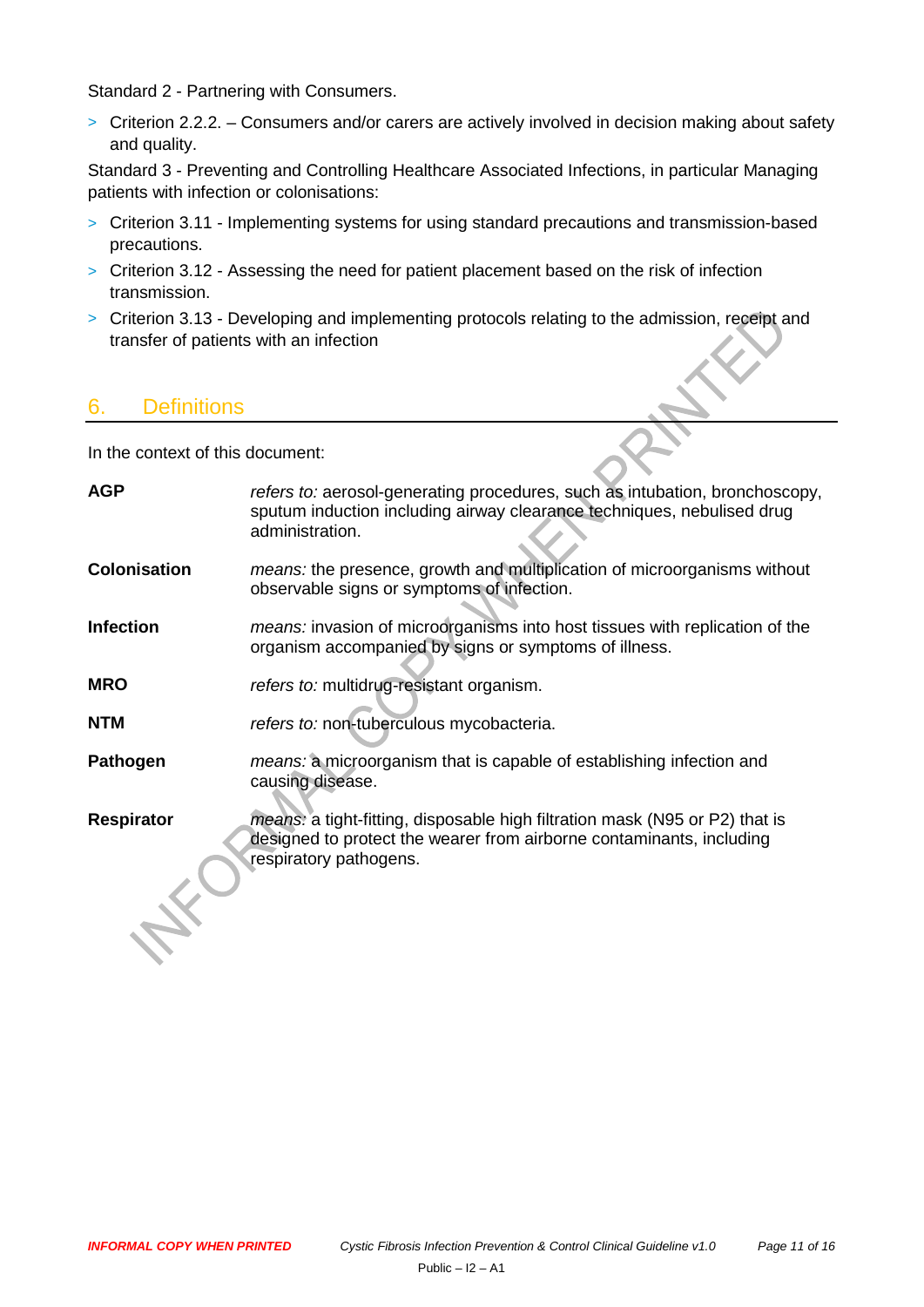#### **7.1. SA Health policies and guidelines**

SA Health Antimicrobial Prescribing Clinical Guideline. Available at:

[http://www.sahealth.sa.gov.au/wps/wcm/connect/public+content/sa+health+internet/clinical+res](http://www.sahealth.sa.gov.au/wps/wcm/connect/public+content/sa+health+internet/clinical+resources/clinical+topics/medicines+and+drugs/antimicrobial+guidelines/antimicrobial+guidelines?contentIDR=26299e004f9fd09c8f34dfc4163822ed&useDefaultText=0&useDefaultDesc=1) [ources/clinical+topics/medicines+and+drugs/antimicrobial+guidelines/antimicrobial+guidelines?](http://www.sahealth.sa.gov.au/wps/wcm/connect/public+content/sa+health+internet/clinical+resources/clinical+topics/medicines+and+drugs/antimicrobial+guidelines/antimicrobial+guidelines?contentIDR=26299e004f9fd09c8f34dfc4163822ed&useDefaultText=0&useDefaultDesc=1) [contentIDR=26299e004f9fd09c8f34dfc4163822ed&useDefaultText=0&useDefaultDesc=1](http://www.sahealth.sa.gov.au/wps/wcm/connect/public+content/sa+health+internet/clinical+resources/clinical+topics/medicines+and+drugs/antimicrobial+guidelines/antimicrobial+guidelines?contentIDR=26299e004f9fd09c8f34dfc4163822ed&useDefaultText=0&useDefaultDesc=1)

SA Health Cleaning Standard for Healthcare Facilities Policy Directive, Oct 2014. Available at: <https://www.sahealth.sa.gov.au/infectionprevention>

SA Health Hand Hygiene Policy Directive, Jan 2016. Available at: <https://www.sahealth.sa.gov.au/HandHygiene>

SA Health Immunisation Guidelines for Health Care Workers in South Australia 2014 Policy Guideline. Available at: [http://inside.sahealth.sa.gov.au/wps/wcm/connect/non](http://inside.sahealth.sa.gov.au/wps/wcm/connect/non-public+content/sa+health+intranet/business+units/health+system+development/office+of+the+chief+executive/policies/guidelines/immunisation+guidelines+for+health+care+workers+in+south+australia+2014+policy+guideline)[public+content/sa+health+intranet/business+units/health+system+development/office+of+the+c](http://inside.sahealth.sa.gov.au/wps/wcm/connect/non-public+content/sa+health+intranet/business+units/health+system+development/office+of+the+chief+executive/policies/guidelines/immunisation+guidelines+for+health+care+workers+in+south+australia+2014+policy+guideline) [hief+executive/policies/guidelines/immunisation+guidelines+for+health+care+workers+in+south](http://inside.sahealth.sa.gov.au/wps/wcm/connect/non-public+content/sa+health+intranet/business+units/health+system+development/office+of+the+chief+executive/policies/guidelines/immunisation+guidelines+for+health+care+workers+in+south+australia+2014+policy+guideline) [+australia+2014+policy+guideline](http://inside.sahealth.sa.gov.au/wps/wcm/connect/non-public+content/sa+health+intranet/business+units/health+system+development/office+of+the+chief+executive/policies/guidelines/immunisation+guidelines+for+health+care+workers+in+south+australia+2014+policy+guideline)

#### **7.2. Resources**

Australian Guidelines for the Prevention and Control of Infection in Healthcare, 2010. Available at: <https://www.nhmrc.gov.au/guidelines-publications/cd33>

Cystic Fibrosis Australia. Infection Control Guidelines for cystic fibrosis patients and carers. 2nd ed., 2012. Available at:<http://www.cysticfibrosis.org.au/cfa/infection-control>

Cystic Fibrosis Australia. Infection Control Policy, 2015. Available at: <http://www.cysticfibrosis.org.au/cfa/infection-control>

Cystic Fibrosis Australia patient fact sheets: [http://www.cysticfibrosis.org.au/all/fact\\_sheets](http://www.cysticfibrosis.org.au/all/fact_sheets)

Cystic Fibrosis Australia Standards of Care: [http://www.cysticfibrosis.org.au/cfa/standards-of](http://www.cysticfibrosis.org.au/cfa/standards-of-care)[care](http://www.cysticfibrosis.org.au/cfa/standards-of-care)

Infection Prevention and Control Guideline for Cystic Fibrosis: 2013 Update. Saiman L et al, Infection Control and Hospital Epidemiology, Vol. 35, S1, pp S1-S67. The Society for Healthcare Epidemiology of America (SHEA).

SA Health Management of Infectious Diseases Summary Table. Available at: <https://www.sahealth.sa.gov.au/infectionprevention>

## **7.3. References:**

- 1. Kidd TJ, Ramsay KA, Hu H, Marks GB, Wainwright CE, Bye PT, et al. Shared *Pseudomonas aeruginosa* genotypes are common in Australian cystic fibrosis centres. Eur Respir J. 2013;41(5):1091-100.
- 2. Griffiths AL, Wurzel DF, Robinson PJ, Carzino R, Massie J. Australian epidemic strain *Pseudomonas* (AES-1) declines further in a cohort segregated cystic fibrosis clinic. J Cyst Fibros. 2012;11(1):49-52.
- 3. Knibbs LD, Johnson GR, Kidd TJ, Cheney J, Grimwood K, Kattenbelt JA, et al. Viability of *Pseudomonas aeruginosa* in cough aerosols generated by persons with cystic fibrosis. Thorax. 2014;69(8):740-5.
- 4. Kerem E, Conway S, Elborn S, Heijerman H, Consensus C. Standards of care for patients with cystic fibrosis: a European consensus. J Cyst Fibros. 2005;4(1):7-26.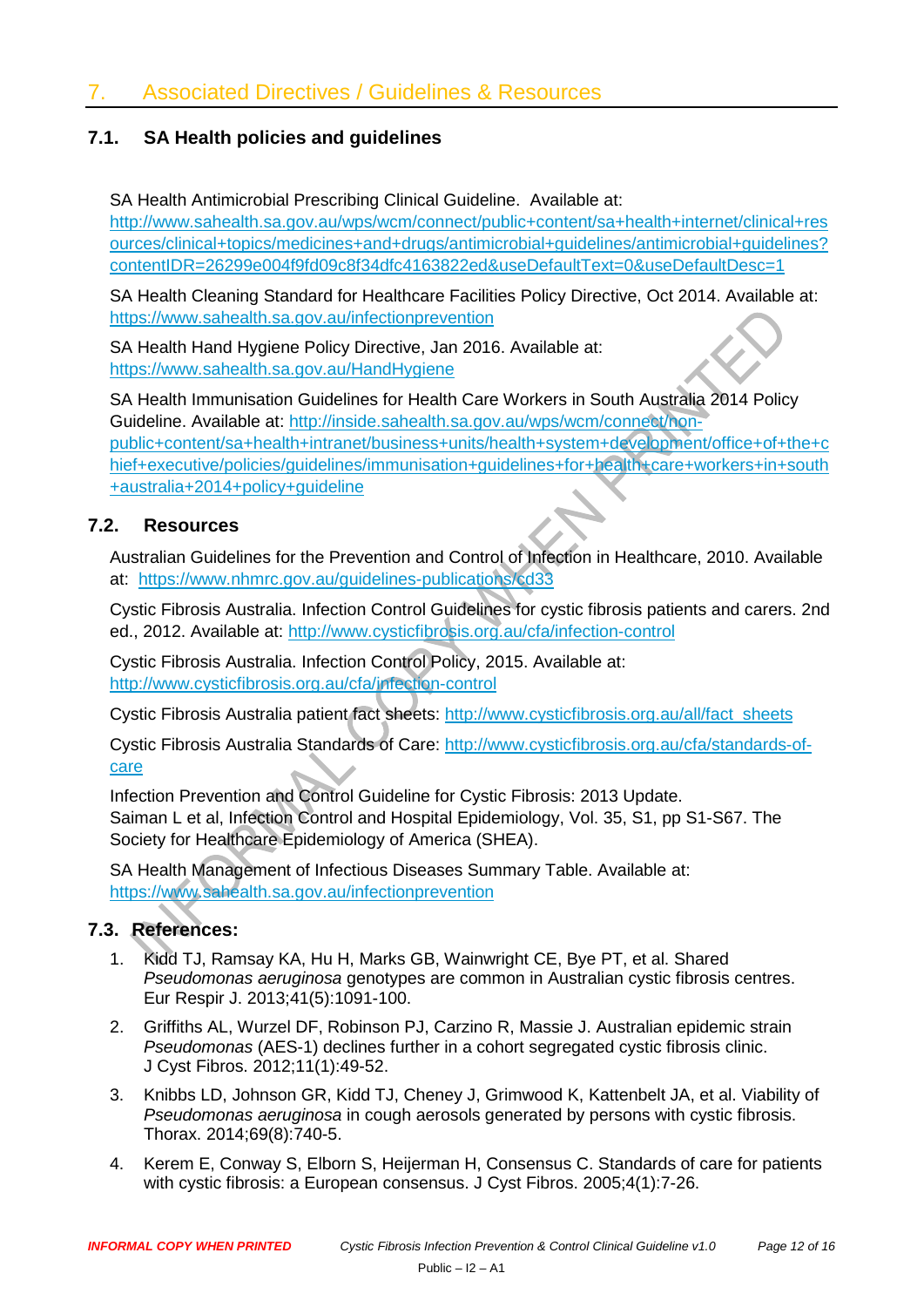- 5. Kapnadak SG, Hisert KB, Pottinger PS, Limaye AP, Aitken ML. Infection control strategies that successfully controlled an outbreak of *Mycobacterium abscessus* at a cystic fibrosis center. Am J Infect Control. 2016;44(2):154-9.
- 6. Harris KA, Underwood A, Kenna DT, Brooks A, Kavaliunaite E, Kapatai G, et al. Wholegenome sequencing and epidemiological analysis do not provide evidence for crosstransmission of *Mycobacterium abscessus* in a cohort of pediatric cystic fibrosis patients. Clin Infect Dis. 2015;60(7):1007-16.
- 7. Harris KA, Kenna DT. *Mycobacterium abscessus* infection in cystic fibrosis: molecular typing and clinical outcomes. J Med Microbiol. 2014;63(Pt 10):1241-6.
- 8. Floto RA, Olivier KN, Saiman L, Daley CL, Herrmann JL, Nick JA, et al. US Cystic Fibrosis Foundation and European Cystic Fibrosis Society consensus recommendations for the management of non-tuberculous mycobacteria in individuals with cystic fibrosis. Thorax. 2016;71 Suppl 1:i1-22.

#### **7.4. Appendices**

- **Appendix 1**: [Recommended precautions and personal](#page-13-0) protective equipment (PPE) summary
- **Appendix 2:** Nebuliser [and airway clearance device](#page-14-0) cleaning and disinfecting [recommendations](#page-14-0)
- **Appendix 3:** [Summary of strategies to minimise the risk of transmission of potential](#page-15-0)  [pathogens](#page-15-0)

## <span id="page-12-0"></span>8. Document Ownership

| Document developed by:  | Communicable Disease Control Branch, System Performance &         |
|-------------------------|-------------------------------------------------------------------|
|                         | Service Delivery                                                  |
| File / Objective No.:   | 2017-02259   eA979720                                             |
| <b>Next review due:</b> | 1/08/2022                                                         |
| <b>Policy history:</b>  | Is this a new policy $(V1)?$ Y                                    |
|                         | Does this policy amend or update and existing policy? N           |
|                         | If so, which version?                                             |
|                         | Does this policy replace another policy with a different title? N |
|                         | If so, which policy (title)?                                      |
|                         |                                                                   |

| <b>Approval</b><br><b>Date</b> | <b>Version</b> | <b>Who approved New/Revised</b><br><b>Version</b> | <b>Reason for Change</b> |
|--------------------------------|----------------|---------------------------------------------------|--------------------------|
| 01/08/17                       | V1.0           | SA Health Policy Committee                        | Original.                |
|                                |                |                                                   |                          |
|                                |                |                                                   |                          |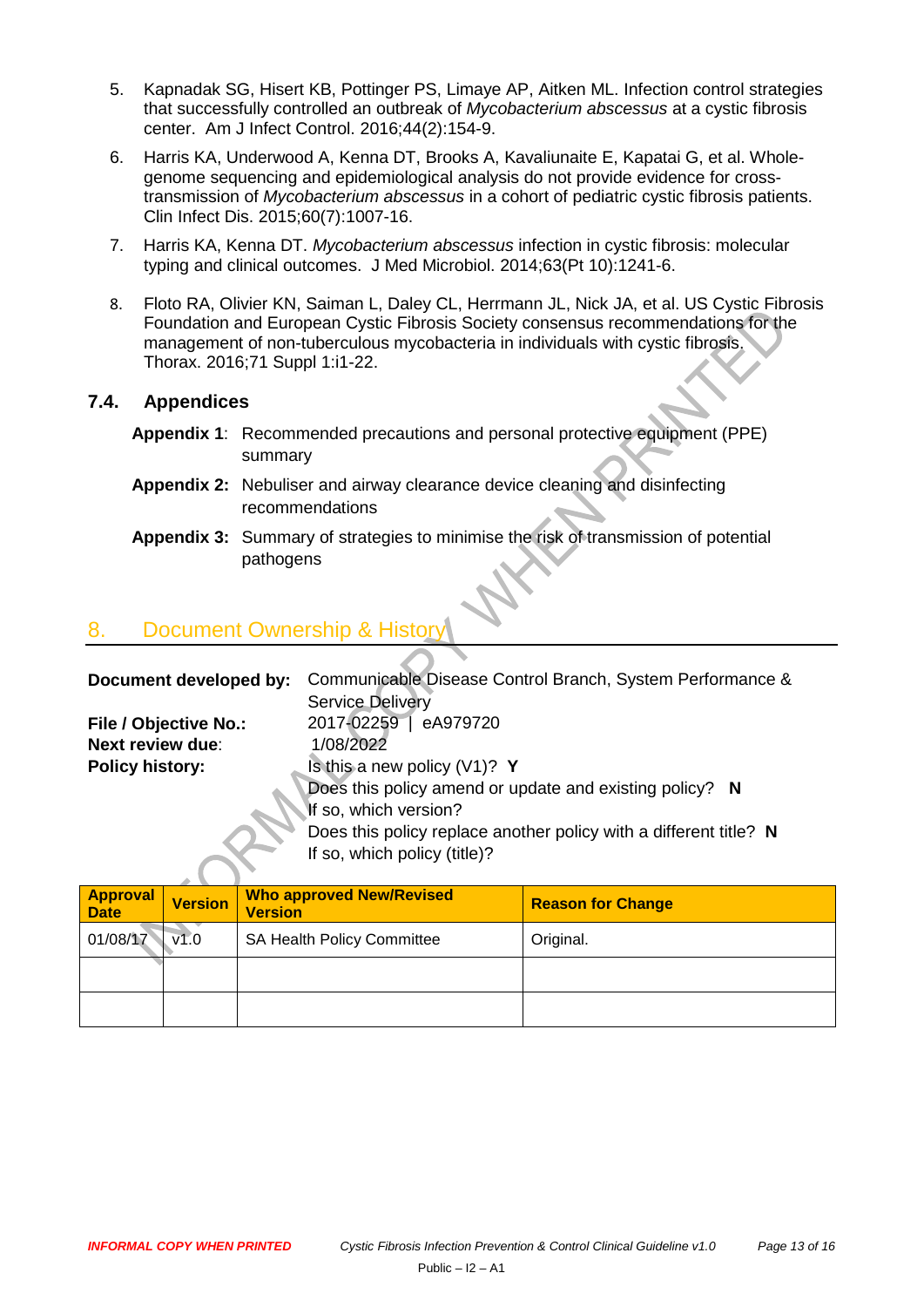<span id="page-13-0"></span>Appendix 1: Recommended precautions and personal protective equipment (PPE)

|                                                       |                                                                                                                                                         | Recommendations for healthcare staff, patient or visitors                                                                                          |                                                                                 |
|-------------------------------------------------------|---------------------------------------------------------------------------------------------------------------------------------------------------------|----------------------------------------------------------------------------------------------------------------------------------------------------|---------------------------------------------------------------------------------|
| <b>PPE</b>                                            | <b>Healthcare staff</b>                                                                                                                                 | <b>People with CF</b>                                                                                                                              | <b>Family members &amp;</b><br>visitors                                         |
| <b>GLOVES</b>                                         | > Wear when caring<br>for all people with<br>CF.                                                                                                        | Not recommended<br>$\geq$<br>routinely.<br>Perform hand<br>hygiene.                                                                                |                                                                                 |
| <b>GOWN or</b><br><b>APRON</b>                        | > Wear when caring<br>for all people with<br>CF.                                                                                                        | Not recommended<br>$\mathbf{r}$<br>routinely.                                                                                                      |                                                                                 |
| <b>SINGLE-USE</b><br><b>FACE MASK</b>                 | > Wear when caring<br>for all people with<br>CF as indicated for<br>Contact / Droplet<br>Precautions.                                                   | Patient<br>$\mathbf{r}$<br>recommended to<br>wear a mask on<br>leaving their room or<br>when in common<br>areas including out-<br>patient clinics. | Not recommended<br>$\geq$<br>routinely.<br>Use as defined in<br>$\geq$          |
| P <sub>2</sub> / N <sub>95</sub><br><b>RESPIRATOR</b> | > Wear when caring<br>for all people with<br>CF under airborne<br>precautions and<br>when performing.<br>any aerosol-<br>generating<br>procedures.      | Not required.                                                                                                                                      | local health care<br>facility policy when<br>visiting hospitalised<br>patients. |
| <b>GOGGLES/</b><br><b>FACE</b><br><b>PROTECTION</b>   | > Wear when caring<br>for all people with<br>CF, as per<br>Standard<br><b>Precautions and</b><br>as indicated for<br>Droplet / Airborne<br>Precautions. | Not recommended<br>$\mathbf{S}$<br>routinely.                                                                                                      |                                                                                 |

Adapted from: Infection Prevention and Control Guideline for Cystic Fibrosis: 2013 Update. Saiman L et al, Infection Control and Hospital Epidemiology, Vol. 35, No.S1, Cystic Fibrosis Foundation Guideline (August 2014), pp S1-S67. The Society for Healthcare Epidemiology of America (SHEA).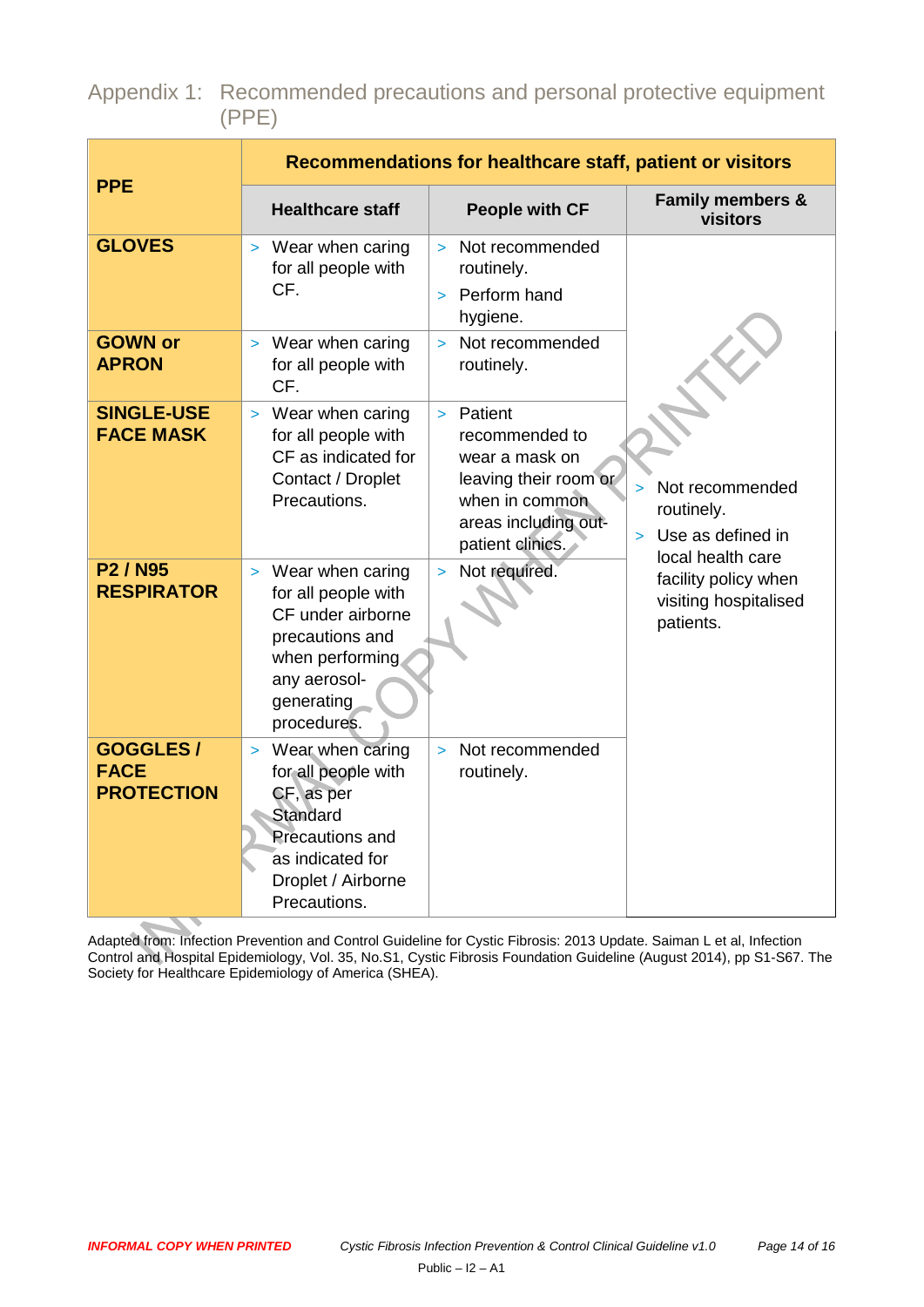## <span id="page-14-0"></span>Appendix 2: Nebuliser and airway clearance device cleaning and disinfecting recommendations

Proper processes for cleaning and sterilisation or disinfection of reusable equipment are essential components of a program to prevent infections in people with CF. Training of personnel responsible for reprocessing reusable equipment is important, including demonstration of competency. Specific manufacturers' instructions for reprocessing should be followed.

Disposable and reusable nebulisers are for **single patient use only.**

Airway clearance devices must be sterilised by a hospital sterilising department between patients according to manufacturer recommendations.

#### **Disposable nebulisers**

Key principles for the care of disposable nebulisers in the healthcare setting are:

- > Disposable nebulisers and associated equipment should be replaced as per manufacturer's instructions.
- > When handling the nebuliser and dispensing medications, aseptic technique should be followed.
- > Nebulisers should be handled away from sinks to prevent contamination.
- > Only sterile water should be used for rinsing nebulisers, and filling of humidifier reservoirs.
- > Use sterile saline for nasal rinses.
- > After each use, residual volume should be rinsed out with sterile water, and masks/mouthpieces wiped with an alcohol wipe.
- > Air-dry the nebuliser away from sinks to prevent contamination. The safety of storing moist nebulisers in plastic bags is unknown.
- > Nebuliser contamination between uses can be avoided by not placing them in line with a ventilator circuit, which may expose the nebuliser to tubing condensation.

#### **Reusable nebulisers and airway clearance devices e.g. Pari nebulisers, PariPEPs**

> After use, dismantle the nebuliser or airway clearance device, and manually clean all parts using a hospital approved detergent in a clean bowl or jug.

*Note:* Do not use room hand basin for cleaning.

- > Rinse nebuliser or airway clearance device parts in bottled sterile water. After rinsing, shake off excess water and leave to air dry.
- > After drying store in a manner that will prevent contamination. For example wrap the nebuliser in a single use lint-free cloth and place in a kidney dish or bowl which could then be placed into a single use brown paper bag or bedside drawer.
- *Note:* If patients or their carers are able to do so, they should be encouraged to clean their own nebuliser whilst in hospital as per the above instructions.

Patients should be educated regarding the importance of continuing the above cleaning process when discharged home.